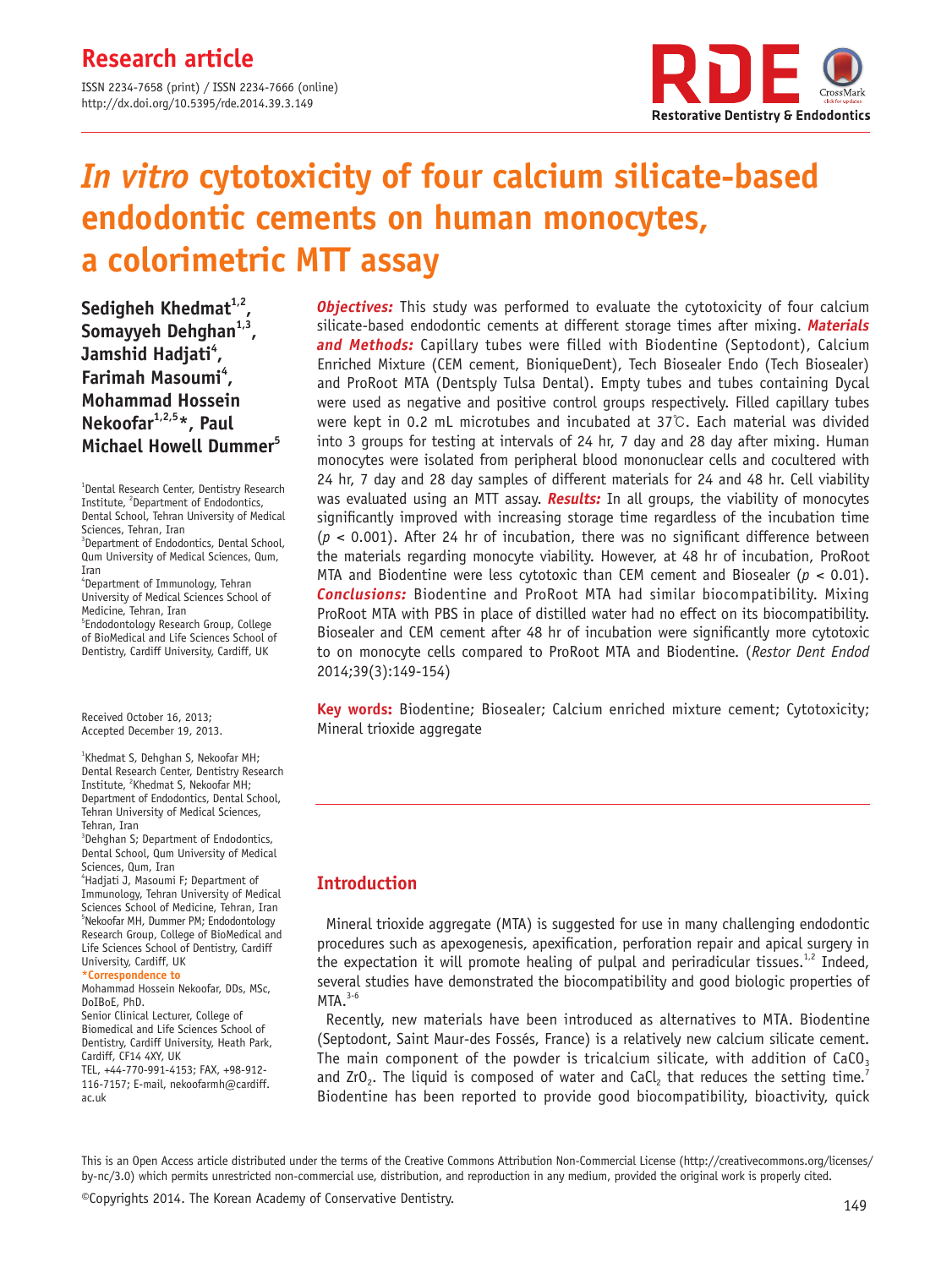setting and high compressive strength.<sup>8,9</sup>

Calcium Enriched Mixture (CEM cement, BioniqueDent, Tehran, Iran) consists of several calcium compounds, i.e. calcium oxide, calcium phosphate, calcium carbonate, calcium silicate, calcium sulfate and calcium chloride.<sup>10</sup> It has been reported to have good handling characteristics, and an ability to form hydroxyapatite in contact with tissue fluid.11 Mozayeni *et al.* and Ghoddosi *et al.* demonstrated that MTA and CEM had similar favorable biologic responses when cocultured with L929 fibroblasts.<sup>12,13</sup> In another study using electronic scanning microscope, human gingival fibroblast cells displayed a favorable biologic response when in contact with MTA and CEM.<sup>14</sup> MTA and CEM were also well tolerated following implantation in subcutaneous tissues in albino rats.15 In addition, Rahimi *et al.* implanted MTA and CEM in rat femoral bone and concluded that biocompatibility of both biomaterials are comparable.<sup>16</sup>

Tech Biosealer (Tech Biosealer Endo, Isasan SRL, Revello Porro, Italy) is another MTA-like cement. Its powder is a mixture of tricalcium silicate, beta dicalcium silicate (β  $-Ca_2SiO_4$ , anhydrous calcium sulfate, calcium carbonate and bismuth oxide. Its liquid is composed of Dulbecco's phosphate buffered saline (PBS). $^{17}$  According to the manufacturer' s instructions, Tech Biosealer Endo can be used for vital pulp therapy, perforation repair and root-end filling (www.isasan.com). Recently, Hakki *et al.* concluded that Tech Biosealer Endo significantly decreased the viability of cementoblasts.<sup>18</sup>

Considering the clinical applications of these materials, it is essential for them to be non-toxic. Since monocytes/ macrophages play a key role in the healing process by participating in the innate and acquired immune systems, the increase of their phagocytic activity may accelerate wound healing. $19-21$  Therefore in the current study these cells were used to evaluate the cytotoxicity of the experimented materials.

The aim of this study is to evaluate the cytotoxicity of Biodentine, CEM cement, Tech Biosealer Endo and two different mixtures of MTA on human monocytes after 24 and 48 hours of incubation. Various additives and storage medium have been suggested for use with MTA to improve its physical properties and several studies have concluded that the interaction of MTA with PBS resulted in the formation of apatite crystals.  $22-27$  Thus, although the manufacturer's instructions suggest that distilled water (DW) should be mixed with MTA, an additional experimental group was created in which MTA was mixed with PBS to compare its difference in cytotoxic effect. The null hypothesis of this study was that the new materials evaluated are similar to MTA in terms of cytotoxicity and with increasing the storage time their cytotoxicity will decrease.

# **Materials and Methods**

#### **Preparation of samples**

Materials included tooth colored ProRoot MTA (Dentsply Tulsa Dental, Tulsa, OK, USA), Biodentine (Septodont), CEM cement (BioniqueDent) and Tech Biosealer Endo (Isasan). The materials were mixed on a sterile glass slab and introduced into capillary tubes having a 1-mm diameter and a 4-mm length. The materials at both ends of the tubes were flattened using a spatula and a moist cotton pellet was placed over each end with minimal pressure.<sup>28</sup> All samples were placed into 0.2 mL microtubes (Eppendorf-Elkay, Shrewsbury, MA, USA) and a moist cotton pellet was then placed above but not in contact with the samples.<sup>29</sup> All samples were placed in an incubator (37°C, 95% humidity and 5%  $CO<sub>2</sub>$ ). The samples of each material were divided into 3 groups for testing at three storage times (24 hours, 7 days and 28 days after mixing). All groups were then exposed to isolated human monocytes for 24 and 48 hours.

The experimental groups were prepared in sterile condition as follows:

ProRoot MTA + DW: Mixing of MTA was standardized by placing 1 g of tooth colored ProRoot MTA powder and 0.33 mL of DW in a plastic mixing capsule containing a plastic pestle. The capsules were placed in an amalgamator (Promix, Dentsply Caulk, York, PA, USA) and the material and liquid were mixed mechanically for 30 seconds.<sup>30</sup>

ProRoot MTA + PBS: Preparation of these three groups was the same as groups 'ProRoot MTA + DW' but PBS (Merck, Darmstadt, Germany,  $pH = 7.4$ ) instead of DW was used for mixing.

Biodentine: According to the manufacturer's instruction, 5 drops of Biodentine liquid were added to the capsule containing the Biodentine powder (1 g). The plastic capsules were placed in an amalgamator and mixed mechanically for 30 seconds.

Tech Biosealer: According to the manufacturer's instruction, 2 drops of Tech Biosealer Endo liquid was added to Biosealer powder (1 g) and mixed with a spatula on a glass slab for 1 minute.

CEM cement: CEM cement samples were prepared by mixing 1 g of powder with 0.33 mL of the liquid supplied using a spatula on a glass slab for 1 minute.

Before the cytotoxicity assay, all samples were sterilized by gamma radiation using a 25 kilo Grays dose (ISO 11137- 2012) and then exposed to blood monocytes.

#### **Isolation of human monocytes**

Fresh buffy coats (Tehran Blood Transfusion Center, Tehran, Iran) from consented healthy donors were used for isolation of human monocytes. The buffy coats were diluted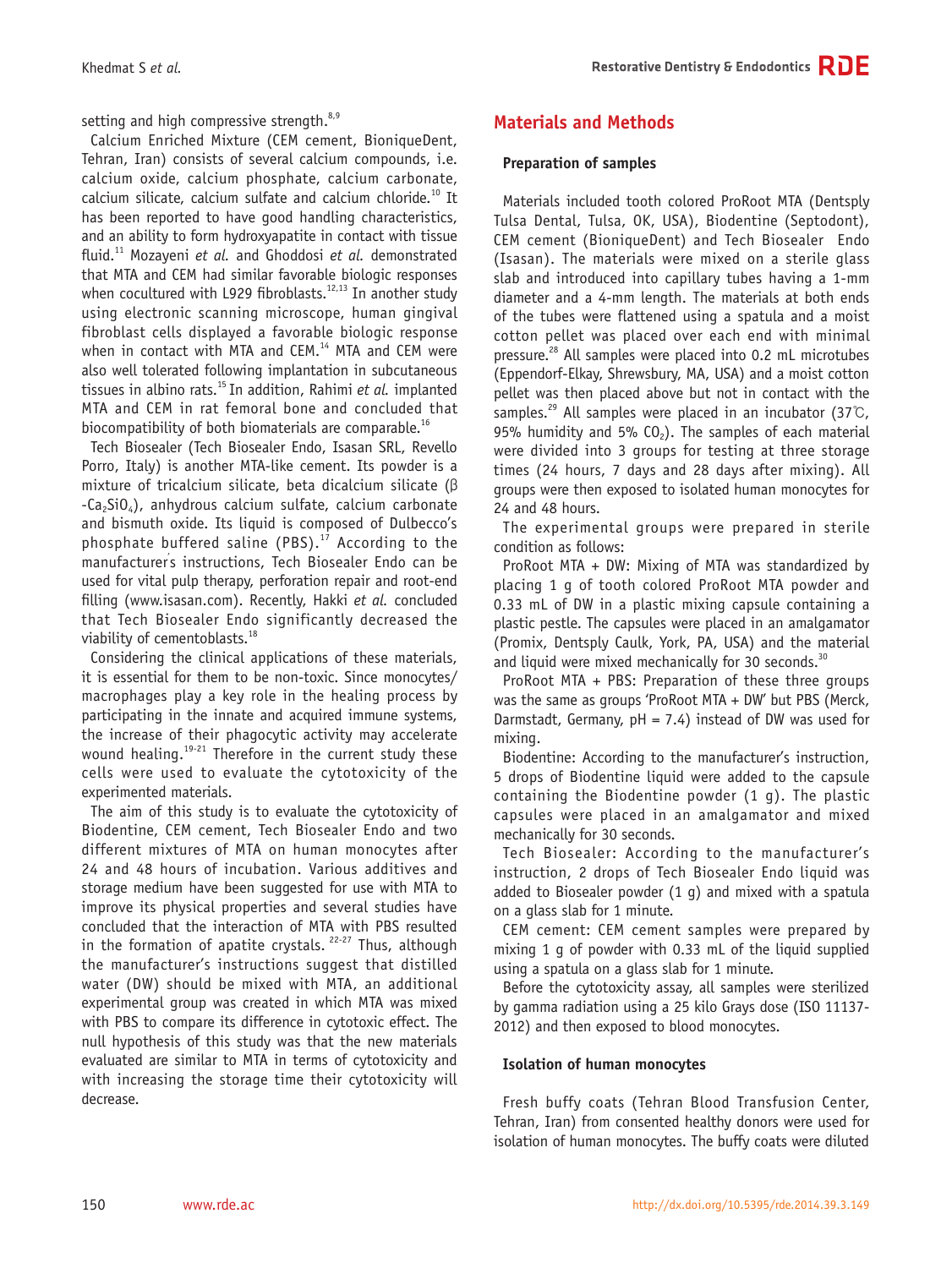with PBS and peripheral blood mononuclear cells (PBMCs) were isolated by density gradient centrifugation over a Ficoll-Paque gradient (Lymphodex 100 mL, inno-Train Diagnostic GmbH, Kronberg, Germany). CD14<sup>+</sup> monocytes were positively selected from PBMCs using MACS CD14 microbeads (Miltenyi Biotec, Teterow, Germany). The purity of separated monocytes was assessed by flow cytometry (> %95 of recovered cells were CD14<sup>+</sup> monocytes).

#### **Cytotoxicity assay**

 $2 \times 10^5$  monocytes were seeded into the wells of four 96-well microplates containing 200 µL of culture medium (RPMI 1640, GIBCO, Carlsbad, CA, USA). The prepared samples of test and control groups were then individually added to wells  $(n = 6)$  30 minutes after seeding. Plates were incubated at 37°C in 5% CO<sub>2</sub> for 24 or 48 hours. Four hours before the end of the incubation time, 20 µL 3-(4, 5-dimethylthiazol-2-yl) 2,5diphenyltetrazolium bromide solution (MTT, Sigma-Aldrich, St. Louis, USA, 5 mg/ml) was added to each well. After 4 hours of incubation, plates were centrifuged and culture medium was removed. Precipitated formazan crystals were dissolved by adding 200 µL solvent (Dimethyl sulfoxide) to each well. The microplates were shaken at room temperature for 10 minutes and prepared for reading by a microplate reader at 570 nm. The percentage of metabolic activity was calculated using the formula: (Test optical density / control optical density)\*100. Monocytes that were cultured in the empty capillaries were considered as negative controls. As a

positive control, cells were cultured in medium containing capillaries filled with Dycal (Dentsply DeTrey, Konstanz, Germany).<sup>5</sup> Statistical analysis of the data was performed by using two-way analysis of variance and Tukey multiple comparison post test, with significance of  $p < 0.05$ .

## **Results**

Cell viability of human monocytes after 24 and 48 hours incubation with control and test groups at three storage times (24 hours, 7 days and 28 days after mixing of the materials) are shown in figure 1. There was no significant difference in monocytes viability amongst the test groups after 24 hours of incubation at three storage time (24 hours, 7 days and 28 days after mixing, Figure 1a). However, at 48 hours of incubation, monocytes cocultered in the presence of ProRoot MTA (with DW and/or PBS) and Biodentine had a significantly greater percentage of viability than Biosealer and CEM cement groups (*p* < 0.001) (Figure 1b). No significant difference was seen between Biodentine and ProRoot MTA when mixed with DW or PBS. In addition, there was no significant difference between Biosealer and CEM cement specimens in this incubation period. There was no significant difference in cytotoxic effect of ProRoot MTA when mixed with PBS instead of DW regardless of the incubation time.

In all tested groups, monocyte viability improved significantly with increasing the storage time regardless of the incubation time. Therefore the cell viability in samples stored for 28 days was significantly greater than samples



Groups (Storage time after mixing)

Groups (Storage time after mixing)

Figure 1. The metabolic activity of human monocytes in different experimental groups and storage times. (a) After 24 hours incubation time; (b) After 48 hours incubation time. MTA, Mineral trioxide aggregate; CEM, Calcium enriched mixture; DW, Distilled water; PBS, Phosphate buffered saline.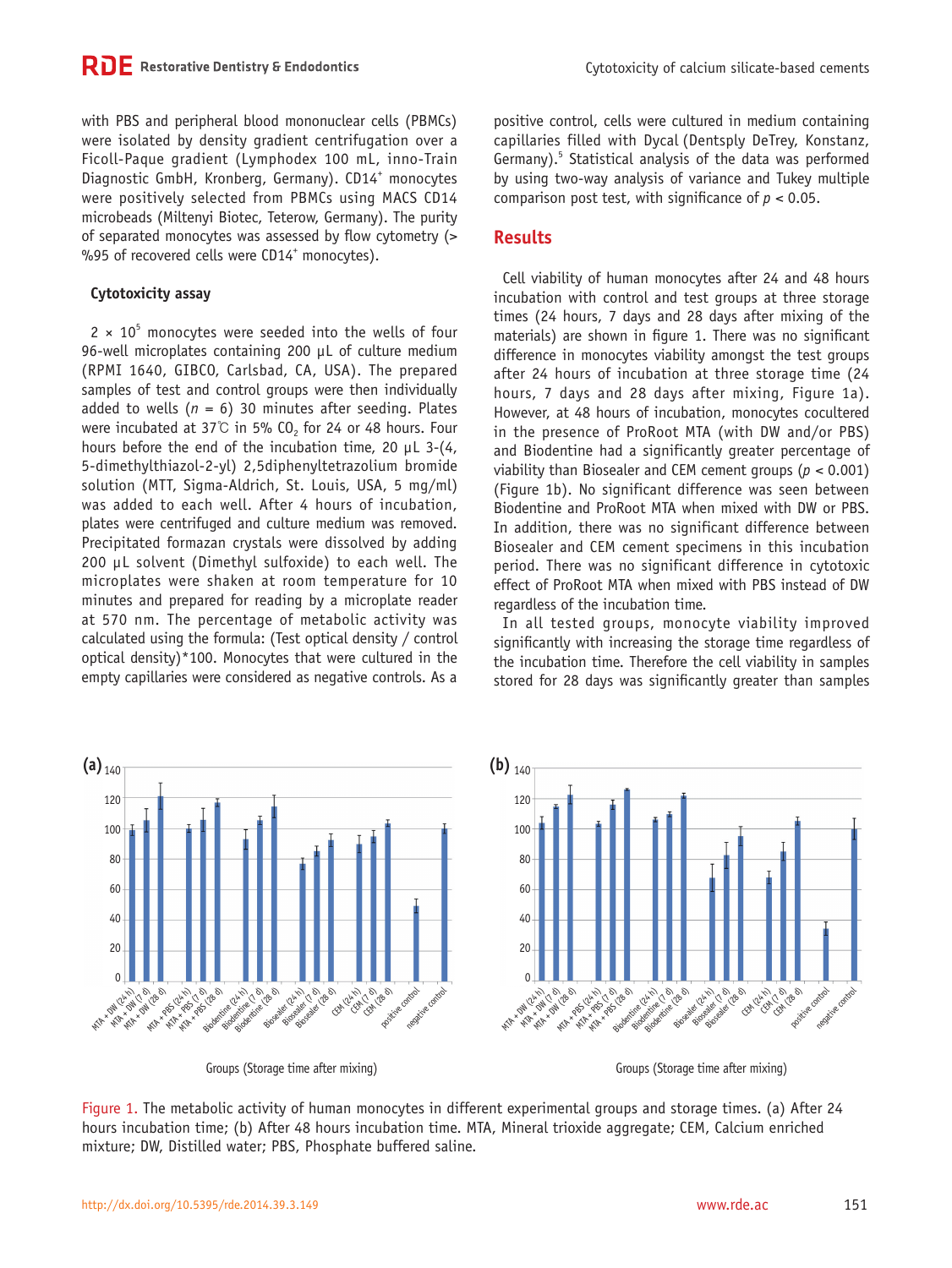stored for 7 days or 24 hours (*p* < 0.05). Furthermore, monocyte viability in 7-day samples was significantly greater than samples stored for 24 hours (*p* < 0.05) and the 24-hour samples showed the lowest monocyte viability (*p* < 0.05). There was no significant difference amongst five tested groups at each storage time (24 hours, 7 days and 28 days after mixing) regarding cytotoxicity when comparing 24 and 48 hours of incubation. In the positive control wells, monocyte viability of the 48-hour incubation samples was lower than the 24-hour incubation samples (*p* < 0.05). Moreover, after 24 and 48 hours of incubation, there was significant difference in monocyte viability between each material and the positive control.

#### **Discussion**

ProRoot MTA and Biodentine at 48 hours of incubation had significantly less cytotoxic effect compared to Biosealer and CEM cement. This difference may be due to the specific chemical compositions of these cements and requires more research. For instance CEM cement has more sulphate and calcium oxide in its composition and Biosealer has higher levels of calcium carbonate in comparison to MTA. $31,17$ 

Several methods have been used to evaluate cell viability including Tryptan blue solution, MTT assay and MTS assay. Tryptan blue solution can only distinguish between viable or dead cells.<sup>32</sup> MTT is a colorimetric assay based on the ability of mitochondrial dehydrogenase enzymes in living cells to convert the yellow water-soluble tetrazolium salt into dark blue formazan crystals.<sup>33,34</sup> The amount of formazan produced is directly proportional to the viable cell number.<sup>34,35</sup> Methylthiazol sulfophenyl assay (MTS) is composed of 3-(4, 5-dimethylthiazol-2-yl)-5-(3 carboxymethoxyphenyl)-2-(4-sulfophenyl)-2H-tetrazolium. Its advantage is that the formazan crystals are soluble in tissue culture media and therefore the solving procedure is omitted. $2$  In this study, viability of cells was determined based on the MTT assay because of its simplicity, precision and accessibility.<sup>33</sup>

Although MTA has various promising properties, its handling characteristics and setting time is less than ideal. $^{28,36}$  It has been suggested that different additives or storage media for MTA can improve its properties.  $37,38$ Gandolfi *et al*. concluded that soaking MTA samples in PBS improved its setting time and expansion.<sup>25</sup> Other studies have demonstrated that the physical properties of MTA improved in contact with PBS; therefore, it might be beneficial to use PBS as a mixing agent with MTA.<sup>24,27,37</sup> Indeed, the results of the present study revealed that mixing MTA with PBS instead of DW did not alter its biocompatibility.

Biodentine is a relatively new calcium silicate-based material with high compressive strength and short setting time, which is suggested as an appropriate substitute for dentin.39 Han *et al*. concluded that Biodentine formed a significantly thicker Ca- and Si-rich layer compared to ProRoot MTA.40 Zhou *et al*. reported that Biodentine was similar to MTA in terms of gingival fibroblast reaction. $41$  In a recent study, it was found that Biodentine and ProRoot MTA had acceptable biologic effects. $42$  In accordance with previous studies, the result of this study revealed no significant difference between the ProRoot MTA specimens and Biodentine regarding cytotoxicity on monocyte cells.<sup>41,42</sup>

Another material evaluated in this study was CEM cement, which has the same clinical applications as MTA.<sup>43</sup> Mozayeni *et al*. investigated the effect of CEM cement, IRM and MTA on fibroblasts viability by MTT assay.<sup>12</sup> They found that set MTA and set CEM cement had similar effects on cell viability, which were enhanced with increasing time after mixing. In the present study, monocyte viability in CEM samples improved significantly with increasing storage time. This finding is consistent with the results of the study by Mozayeni *et al*., although in their study fresh MTA displayed significantly greater cell viability compared to fresh CEM and in the present study monocyte viability at 48 hours of incubation significantly decreased in CEM samples compared to MTA samples.<sup>12</sup> In the present study, cell cytotoxicity associated with CEM and Biosealer specimens was significantly higher than MTA and Biodentine, but it was significantly lower than Dycal specimens at all storage times. Dycal was chosen as positive control since it has been shown to be toxic to cells.<sup>5</sup>

Tech Biosealer is an MTA-like material available in four types including Tech Biosealer Endo, Tech Biosealer Root End, Tech Biosealer Apex and Tech Biosealer Capping (www.isasan.com). Gandolfi *et al*. reported high releases of calcium and hydroxyl ions in ProRoot MTA and Tech Biosealer Root End.17 In addition, Tech Biosealer Capping released greater amounts of calcium compared to ProRoot MTA, Pulpdent and Dycal.<sup>44</sup> Hakki et al. evaluated the response of cementoblasts to Tech Biosealer and reported a significant decrease in cell viability.<sup>18</sup> Their results were in accordance with the present findings that Tech Biosealer Endo had the lowest cell viability compared to other calcium silicate cements.

In all tested groups of the present study monocyte viability significantly improved with increasing storage time regardless of the incubation time, and this may be due to the decrease in leached cytotoxic substances from the materials with increasing storage time, thereby decreaing their cytotoxic effects on cells. Overall the results of the current study supported the second half of our hypothesis but regarding the first half, it can be concluded that not all the tested materials showed similar cytotoxic effects. However amongst them, only Biodentine demonstrated similar cytotoxicity to MTA, and CEM Cement and Tech Biosealer were more cytoytoxic.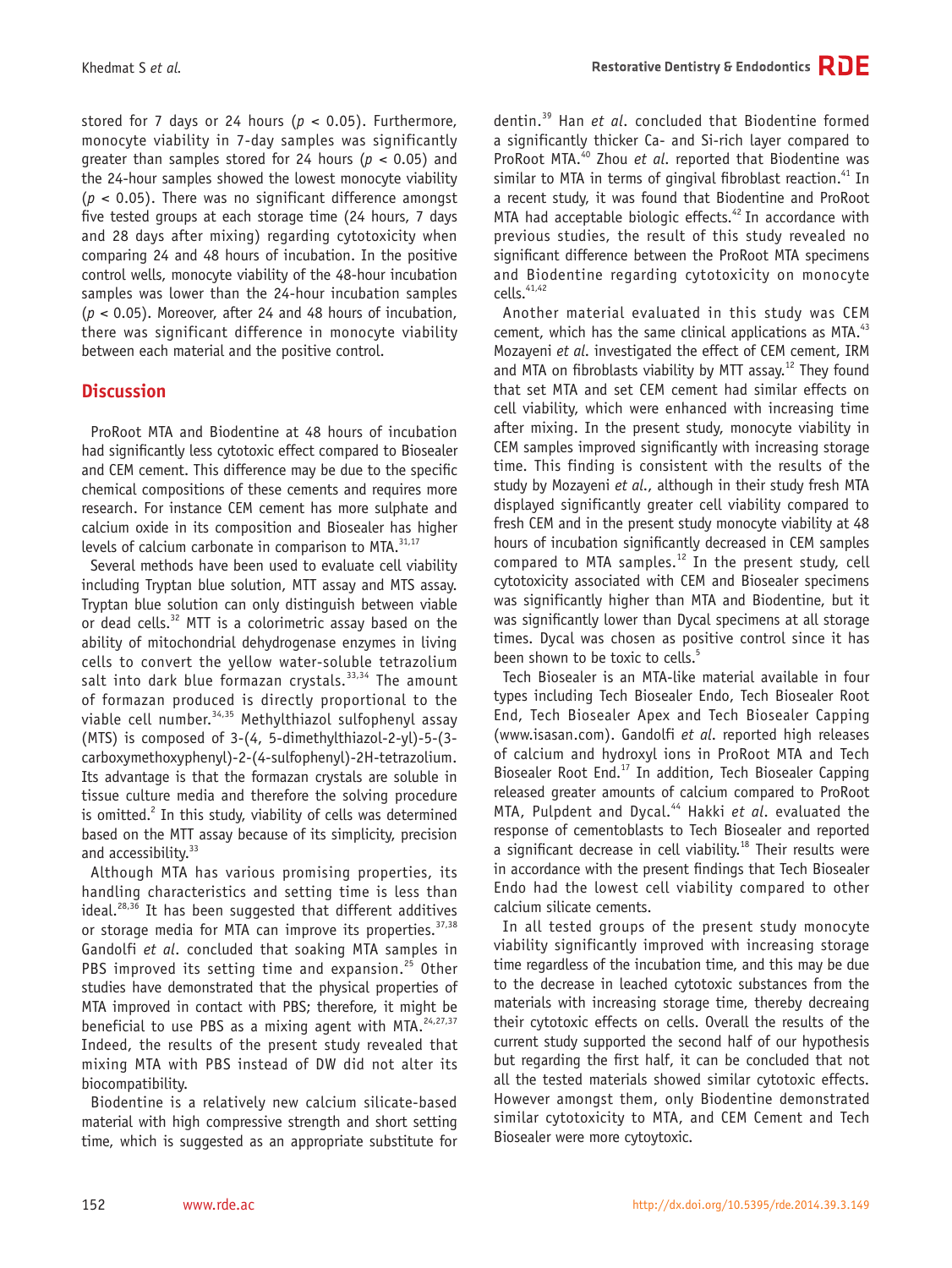# **Conclusions**

ProRoot MTA and Biodentine at 48-hour incubation was significantly less cytotoxic on monocyte cells compared to Biosealer and CEM cement. Biosealer and CEM cement showed similar biocompatibility as ProRoot MTA and Biodentine. Mixing ProRoot MTA with PBS instead of DW had no effect on biocompatibility.

## **Acknowledgment**

The authors would like to thank Dr. Naghmeh Meraji for reviewing this article. This study is supported by Tehran university of Medical Sciences and health services, Tehran, Iran (grant no: 132/18058).

Conflict of Interest: No potential conflict of interest relevant to this article was reported.

#### **References**

- 1. Parirokh M, Torabinejad M. Mineral trioxide aggregate: a comprehensive literature review-Part I: chemical, physical, and antibacterial properties. *J Endod* 2010;36: 16-27.
- 2. Modareszadeh MR, Di Fiore PM, Tipton DA, Salamat N. Cytotoxicity and alkaline phosphatase activity evaluation of endosequence root repair material. *J Endod* 2012;38:1101-1105.
- 3. Ciasca M, Aminoshariae A, Jin G, Montagnese T, Mickel A. A comparison of the cytotoxicity and proinflammatory cytokine production of EndoSequence root repair material and ProRoot mineral trioxide aggregate in human osteoblast cell culture using reversetranscriptase polymerase chain reaction. *J Endod* 2012; 38:486-489.
- 4. Torabinejad M, Parirokh M. Mineral trioxide aggregate: a comprehensive literature review-part II: leakage and biocompatibility investigations. *J Endod* 2010;36:190- 202.
- 5. Hirschman WR, Wheater MA, Bringas JS, Hoen MM. Cytotoxicity comparison of three current direct pulpcapping agents with a new bioceramic root repair putty. *J Endod* 2012;38:385-388.
- 6. Chang SW, Yoo HM, Park DS, Oh TS, Bae KS. Ingredients and cytotoxicity of MTA and 3 kinds of Portland cements. *J Korean Acad Conserv Dent* 2008;33:369-376.
- 7. Villat C, Tran XV, Pradelle-Plasse N, Ponthiaux P, Wenger F, Grosgogeat B, Colon P. Impedance methodology: a new way to characterize the setting reaction of dental cements. *Dent Mater* 2010;26:1127-1132.
- 8. Laurent P, Camps J, De Méo M, Déjou J, About I. Induction of specific cell responses to a Ca(3)SiO(5)-

based posterior restorative material. *Dent Mater* 2008; 24:1486-1494.

- 9. Grech L, Mallia B, Camilleri J. Investigation of the physical properties of tricalcium silicate cement-based root-end filling materials. *Dent Mater* 2013;29:e20-28.
- 10.Nosrat A, Seifi A, Asgary S. Regenerative endodontic treatment (revascularization) for necrotic immature permanent molars: a review and report of two cases with a new biomaterial. *J Endod* 2011;37:562-567.
- 11. Asgary S, Eghbal MJ, Parirokh M, Ghoddusi J, Kheirieh S, Brink F. Comparison of mineral trioxide aggregate's composition with Portland cements and a new endodontic cement. *J Endod* 2009;35:243-250.
- 12.Mozayeni MA, Milani AS, Marvasti LA, Asgary S. Cytotoxicity of calcium enriched mixture cement compared with mineral trioxide aggregate and intermediate restorative material. *Aust Endod J* 2012; 38:70-75.
- 13. Ghoddusi J, Tavakkol Afshari J, Donyavi Z, Brook A, Disfani R, Esmaeelzadeh M. Cytotoxic effect of a new endodontic cement and mineral trioxide aggregate on L929 line culture. *Iran Endod J* 2008;3:17-23.
- 14. Asgary S, Moosavi SH, Yadegari Z, Shahriari S. Cytotoxic effect of MTA and CEM cement in human gingival fibroblast cells. Scanning electronic microscope evaluation. *N Y State Dent J* 2012;78:51-54.
- 15. Parirokh M, Mirsoltani B, Raoof M, Tabrizchi H, Haghdoost AA. Comparative study of subcutaneous tissue responses to a novel root-end filling material and white and grey mineral trioxide aggregate. *Int Endod J*  2011;44:283-289.
- 16. Rahimi S, Mokhtari H, Shahi S, Kazemi A, Asgary S, Eghbal MJ, Mesgariabbasi M, Mohajeri D. Osseous reaction to implantation of two endodontic cements: mineral trioxide aggregate (MTA) and calcium enriched mixture (CEM). *Med Oral Patol Oral Cir Bucal* 2012;17: e907-911.
- 17. Gandolfi MG, Taddei P, Modena E, Siboni F, Prati C. Biointeractivity-related versus chemi/physisorptionrelated apatite precursor-forming ability of current root end filling materials. *J Biomed Mater Res B Appl Biomater* 2013;101:1107-1123.
- 18.Hakki S, Bozkurt B, Ozcopur B, Gandolfi MG, Prati C, Belli S. The response of cementoblasts to calcium phosphate resin-based and calcium silicate-based commercial sealers. *Int Endod J* 2013;46:242-252.
- 19. de Oliveira Mendes ST, Ribeiro Sobrinho AP, de Carvalho AT, de Souza Côrtes MI, Vieira LQ. *In vitro* evaluation of the cytotoxicity of two root canal sealers on macrophage activity. *J Endod* 2003;29:95-99.
- 20. Vahid A, Hadjati J, Kermanshah H, Ghabraei S. Effects of cured dentin bonding materials on human monocyte viability. *Oral Surg Oral Med Oral Pathol Oral Radiol Endod* 2004;98:619-621.